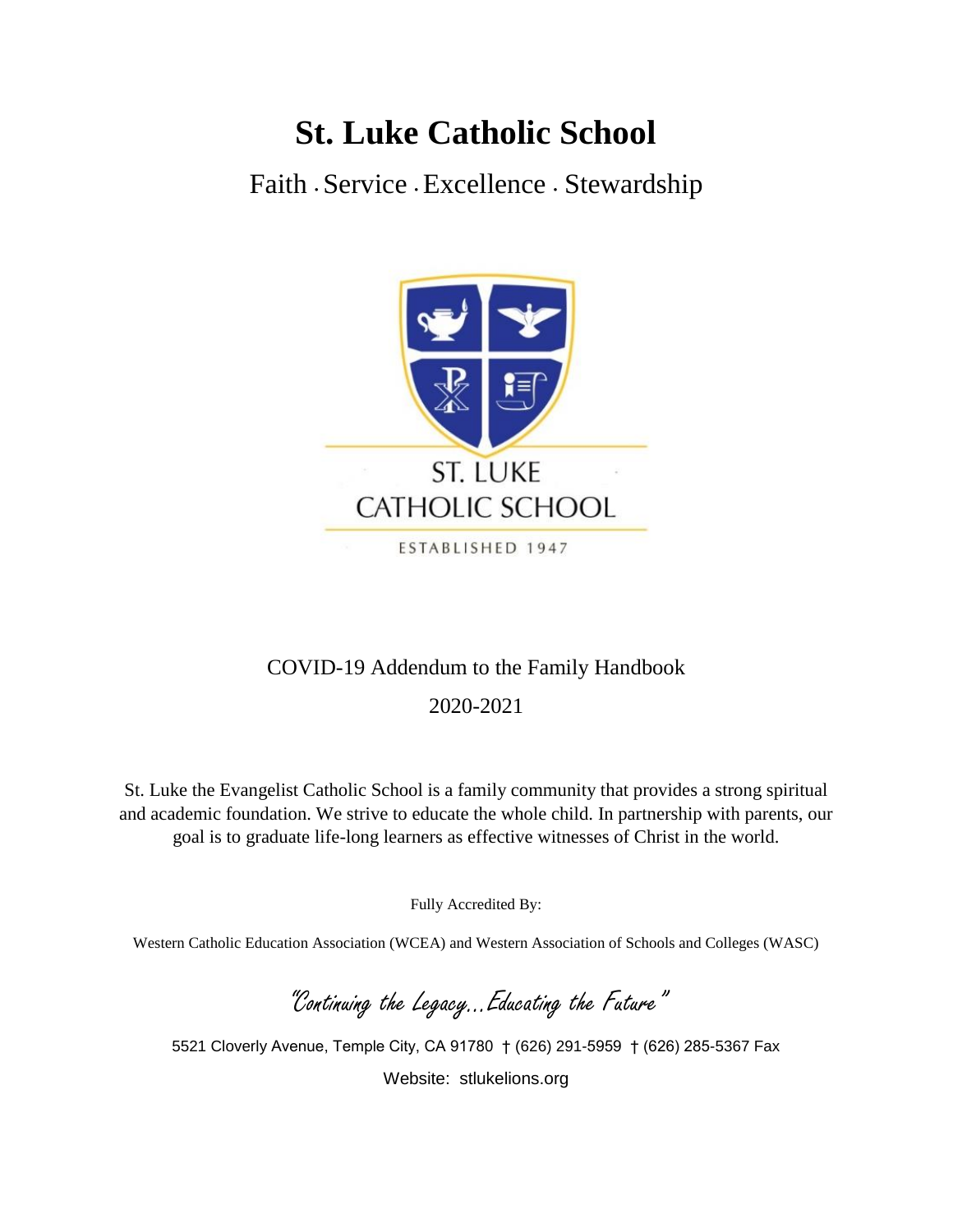#### **Letter from Our Superintendent of Catholic Schools**

Dear Catholic School Families, Educators and Pastors,

I pray this correspondence finds you and your family safe and well this summer. Today, Governor Gavin Newsom announced that all TK-12 schools in California will be held to new requirements for resuming in-person instruction. As a result, the Catholic schools of the Archdiocese of Los Angeles will open the 2020-21 school year with distance learning. All three counties served by the Archdiocese of Los Angeles are currently on the state's monitoring list and are likely to remain through August. The criteria for the return to in-person instruction is based on the state's local health jurisdiction (LHJ) monitoring list. If a county is placed on the state's monitoring list, the schools in that county will not be permitted to conduct instruction in-person. Once the LHJ has been removed from the state's monitoring list for 14 consecutive days, in-person instruction will be allowed to resume – this is when we will return to campuses. More information about the status of counties can be found at:

#### <https://covid19.ca.gov/roadmap-counties/>

The decision by the governor is a sobering reflection of the state of public health in our region. Despite nearly five months of sacrifice, patience and prayer, the rate of COVID-19 transmission in our region has increased significantly since our return to campus announcement on June 15th. Though our return to our beloved campuses will be delayed for now, we will return. Until then, our schools will open at a distance and our community will once again rise to the occasion. Our schools have been working extraordinarily hard to prepare to welcome back students this fall. We are so proud of their incredible efforts in planning for both in-person and distance, while simultaneously focusing on making campuses safe for students and staff. Though the circumstances may not afford us the opportunity to start the school year in-person, our preparation efforts will pay-off when we are able to safely return to campuses. Our schools prove every day that a true education of the whole person cannot exist without the presence of God. We are being called to be hopeful, resilient and faithful people. As one Catholic community, God calls us to come together once again for our children during difficult times. We will band together as we did in the spring because our Catholic schools are a gift – it's where our students learn and love, and our families grow in faith and community. On behalf of Archbishop José Gomez and our entire school ministry, thank you for your partnership, commitment, and solidarity.

Yours in Christ,

Paul M. Escala Superintendent of Schools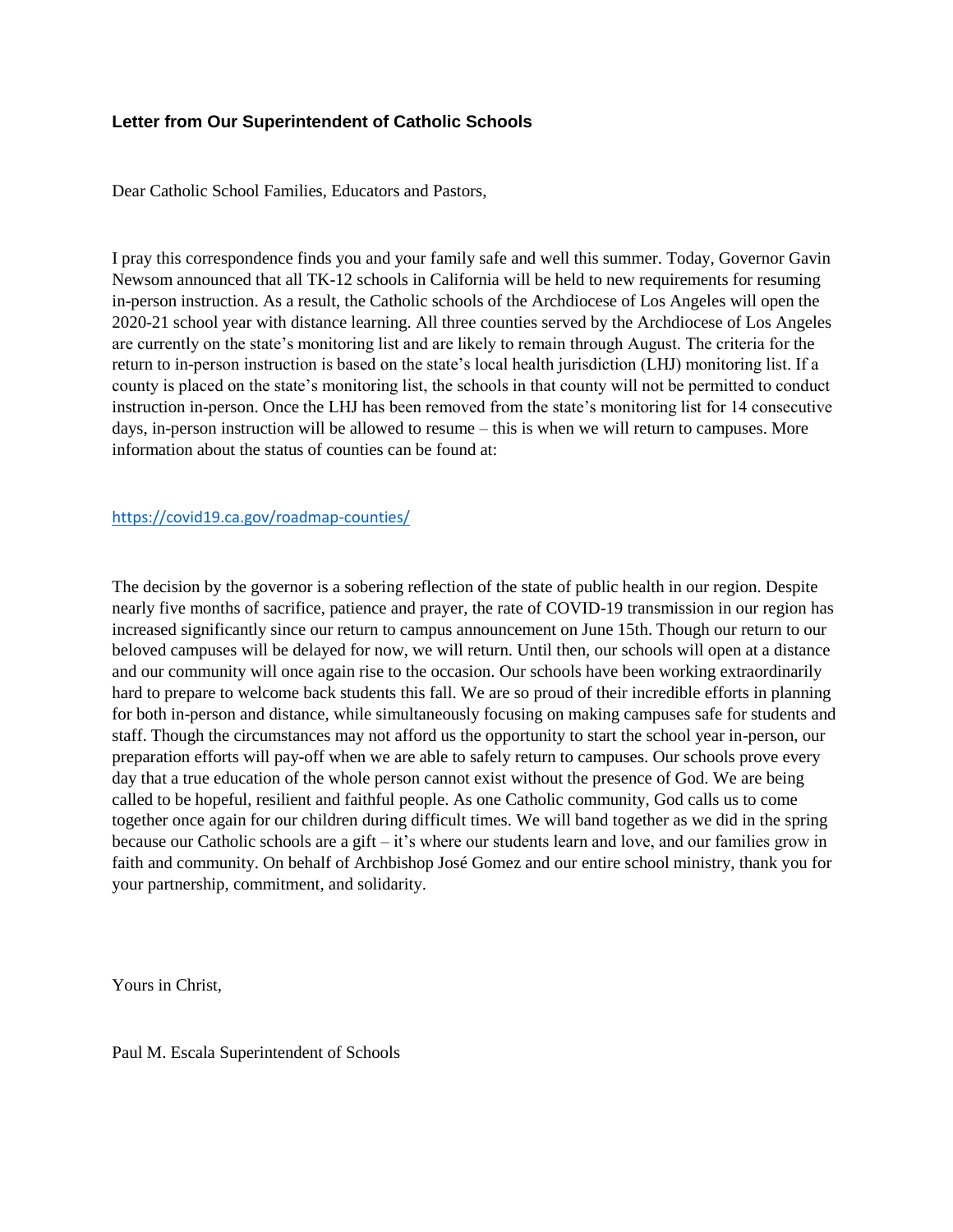#### **Letter from the Principal, Ms. Yvette Jefferys**

As the Principal of St. Luke Catholic School, I would like to start by saying first and foremost, thank you for your commitment to Catholic Education, to our school, and to your children! Your partnership and patience has truly made an impact as we continue to adjust to education in our ever-changing world. When we moved from the school's physical site in March of 2020 to a Distance Learning Model, our teachers and students did so with such determination and patience. Our teachers had in-services and some had additional assistance to be able to most effectively meet the needs of our students. Our children quickly learned how to access their Google Classrooms, Zooms, and different educational sites. As parents, your versatility, attitudes, and determination to assist your son/daughter was commendable! Together, we were able to continue to meet the educational needs of the most important people in our lives-our children!

Our children are our hope and we want our school to be a place where your son/daughter feels safe, comfortable, and a place where he/she may continue to grow in their Catholic faith and academic excellence, while being supported on a virtual platform. Our ultimate hope is that we will be able to return to in-person instruction when it is safe to do so. In the meantime, we aim to provide your son/daughter with a rigorous Distance Learning Model.

We are dedicated to our students and they are our number one priority in all we do at St. Luke Catholic School! In every decision, they are ever-present in our thoughts and we work to meet their educational needs. Therefore, we will be commencing the 2020-2021 school year with our Distance Learning Model. We will continue to be committed to following the advice of health experts throughout our school year. We are relying on the guidance and expertise of the Centers for Disease Control and Prevention, the state of California, the governor, and the Los Angeles County Public Health agencies to determine when it will be prudent to return to in-person instruction. The health and well-being of our students and teachers remains at the forefront of our decisions.

Initially, when it was determined that we may return to in-person instruction in the fall, a survey was distributed to gain some insight into how comfortable parents/guardians were feeling in regards to the return to school. Most parents/guardians felt that both a combination of in-school and Distance Learning would be a great way to start. However, based upon orders from our local government, we will only be allowed to commence with Distance Learning.

We intend to have a rigorous Distance Learning Platform in order to meet the standards and objectives for your child's grade level. Our goal is to provide your son/daughter with a quality Catholic education that meets and exceeds your expectations.

We remain eternally grateful to you, our parents/guardians, students, teachers, and staff who remain committed to Catholic education and to St. Luke Catholic School! I pray for our return to in-person instruction when it is safe to do so and not before. May God guide the leaders of our world, country, state, and local government to make good decisions for our future! And may the good Lord watch over and protect our entire School Family and extended family, in the coming months ahead!

Blessings and Love,

Ms. Yvette Jefferys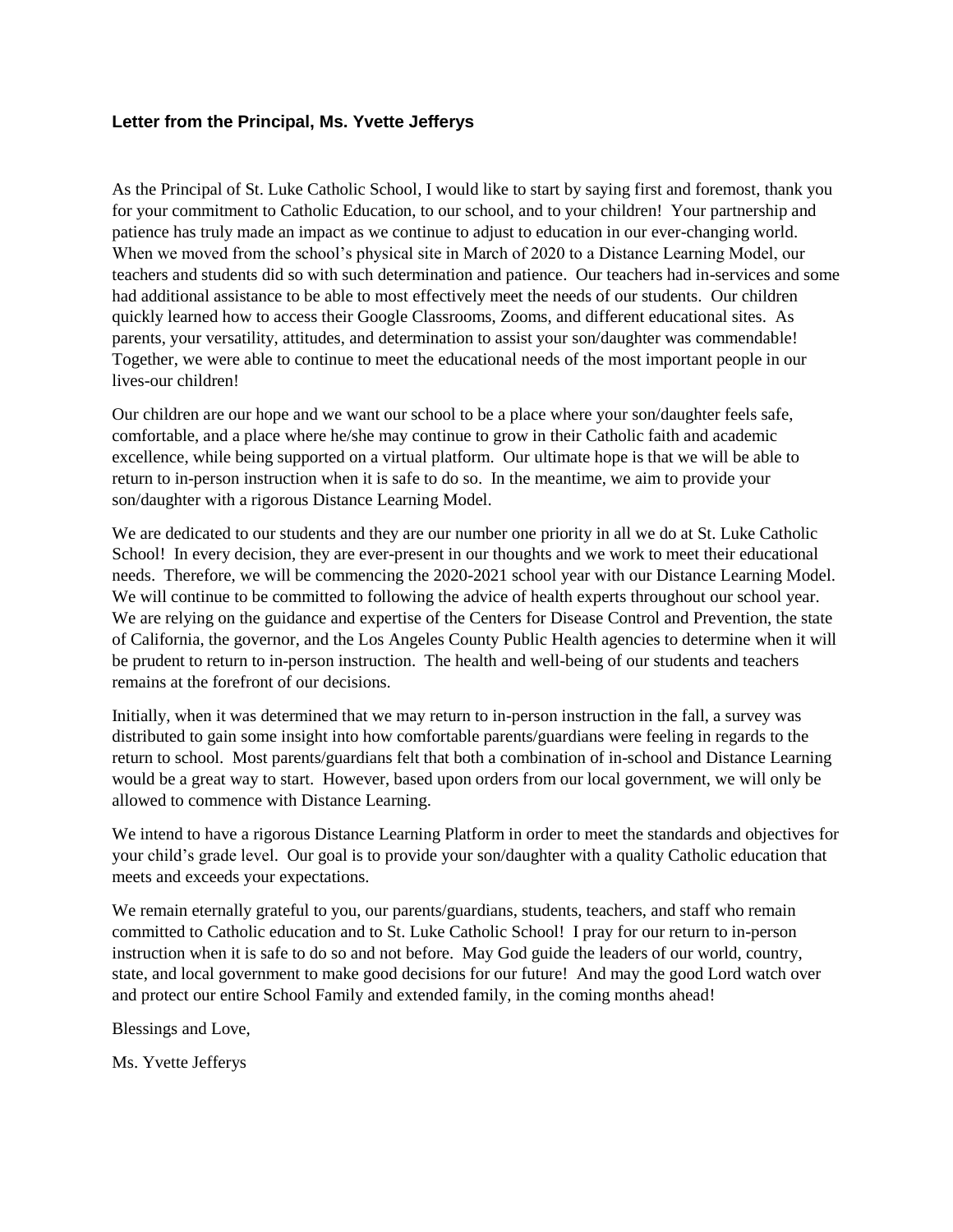# **Results of Google Classroom Survey**

School is scheduled to begin on August 12th. Assuming that Los Angeles County continues to re-open with social distancing protocols in place, in which way would you most prefer our school to reopen in 2020-2021? (Select one answer.)



How likely are you to rely on the following methods of communication with St. Luke Catholic School?



What do you foresee will be your household's work arrangement in the fall? 29 responses

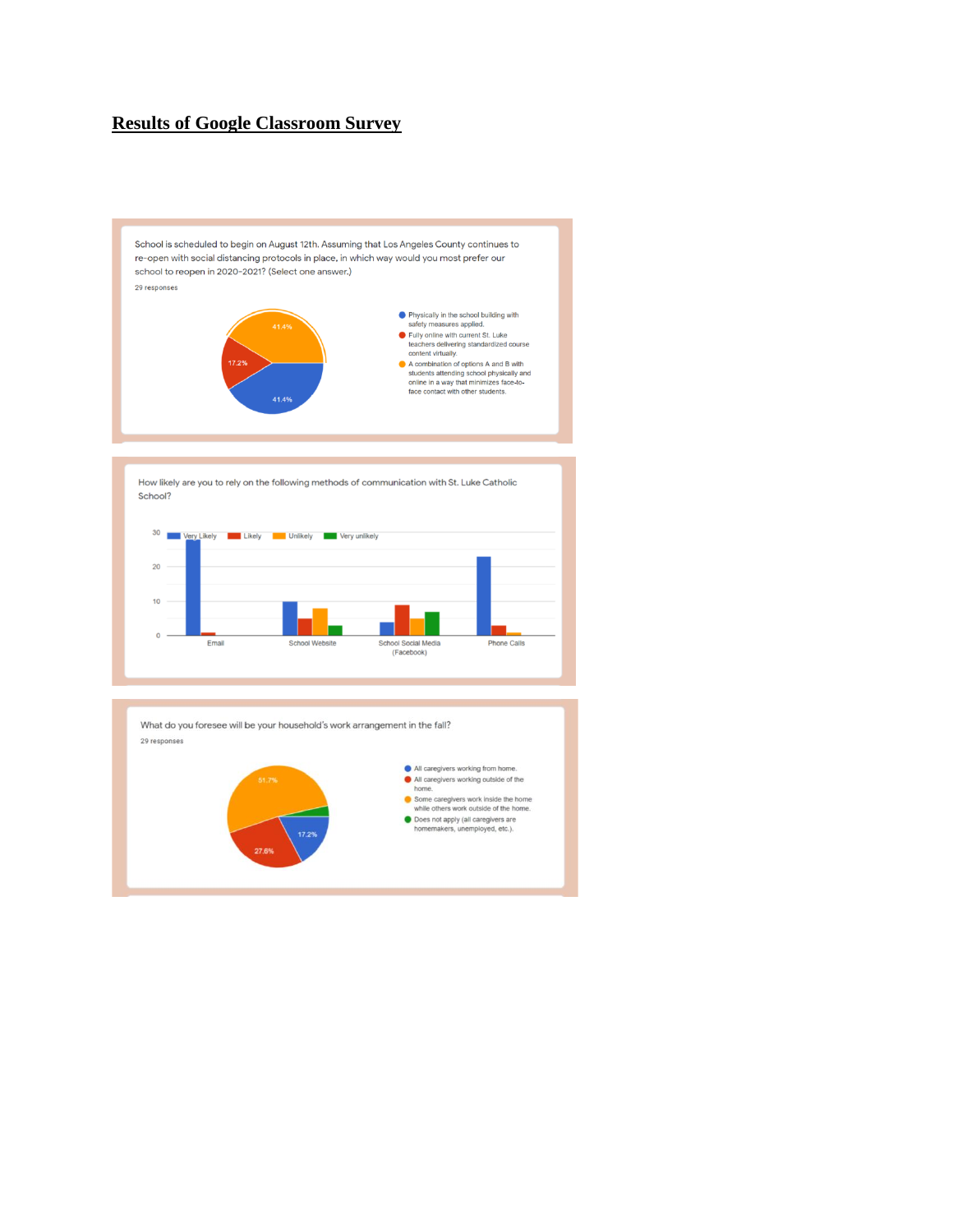

Are you an essential worker? The standard definition of an essential employee is someone that performs work involving the safety of human life and the protection of property, according to the 2013 Essential Services Act. 29 responses

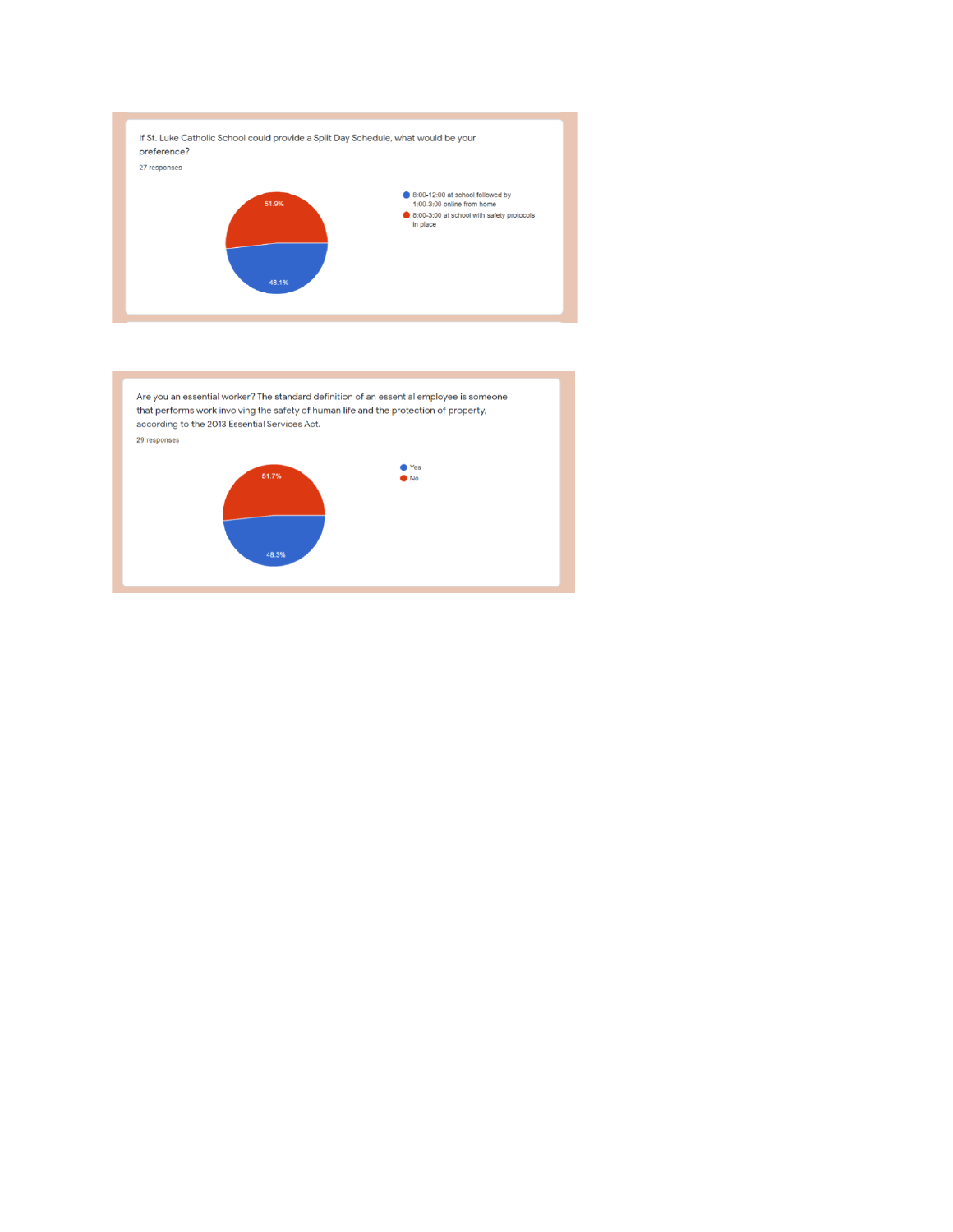# **Distance Learning Model**

We so want to be in the classroom with our school children and the second that the local governing agencies, state government, and the public health officials give us the green light, and it is safe to do so-we will open. The sanctity of life is of utmost importance to all of us here in the St. Luke Catholic Community and we want to preserve it! Therefore, for now, we will abide by the order to begin the school year through Distance Learning.

# **Academic Planning**

The St. Luke Catholic School faculty and staff are committed to providing a quality academic environment for its students. Therefore, the staff will employ a variety of educational strategies to meet the needs of all students, while beginning the year working remotely.

St. Luke Catholic School will be providing Asynchronous and Synchronous classes to ensure that we cover the wide range of standards at every grade level. We do not want any children left behind. More than ever, we want to ensure that our students are receiving the rigorous and robust education, that Catholic schools are known for and that will guide the students into a successful future.

The Asynchronous classes that will be provided will be Spanish, Music, PE, and Art. The students will be given this material online and will have a week to complete the tasks.

The Synchronous classes will be Language Arts, Math, Science, Social Studies, and Religion. We will do our best to have students alternate between the various teachers in order to meet the students needs. We would like to do this during the actual school day from 7:55 AM-3:00 PM. The teachers are employed during these hours and we want them to have set times to work, as well as balance their family life.

The teachers will be working directly from their classrooms. This will benefit the students because it will make the students feel more comfortable as they are actually being taught from their classroom setting. In addition, we ask that you please have a designated space for them to do their school work. They should not be lying down or on the couch. They should be up and ready for their school day with the supplies they need for learning. We want our students to be ready for success.

The teachers will facilitate Synchronous real time instruction from 7:55 AM-12:00 PM each day. Asynchronous independent work, study time, and homework may take place in the afternoon from 12:00 PM-3:00 PM, or whenever you as a parent/guardian feels it is more suitable. This should ensure that everyone is finished with their school day by the regular 3:00 PM dismissal. We have arranged 45-minute block times with the teachers of each subject.

This summer, we have been working with the ADLA Academic Excellence Team to ensure that we are off to a great start for a fabulous school year!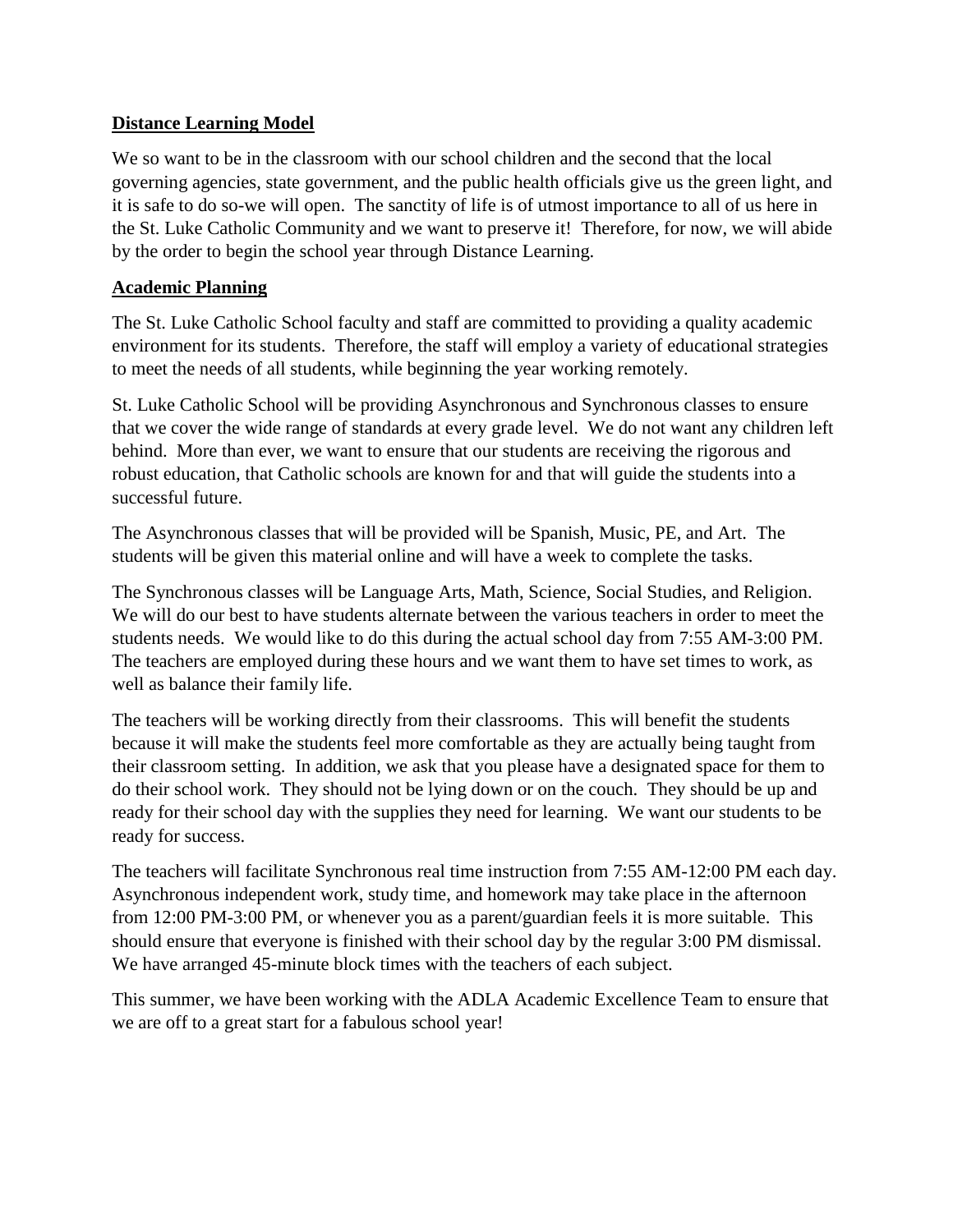## **Instructional Days and Attendance**

The minimum instructional day requirement is important for the 2020-2021 academic year. This applies to students working remotely as well. There should be a minimum number of instructional minutes. This should be no fewer than 180 minutes per day. In addition, students should have work to submit back to the teacher.

# **Schedules**

The school schedules have been modified to allow for adequate instructional time. In addition, students will work on Accelerated Reading, Math Platforms, other learning platforms, Google Classroom, etc. We will try extremely hard for the school day to end by 3:00 PM, this will include the homework, as well. The day will not be as long for the students in grades TK-5, as they do not have as many different teachers to meet with throughout the day. The social and emotional well-being of every child is extremely important to us. Please reach out to your child's teacher, if your child needs additional assistance. We are all more than happy to assist in any way that we can.

We recognize that communication lines will need to be open between parents/guardians and teachers. We want to be flexible and work to maintain a rigorous curriculum for the students of St. Luke Catholic School. We know that at times we will need to adjust to meet the needs of all of our students. We are committed to our school families. Please know that we are here to assist you in any way that we can.

This summer, during our online summer school program, we did things a little differently than we did in the spring. It worked well and the teachers felt confident that it was beneficial to the students as well. In order to ensure that we are providing a rigorous curriculum for our students, we will implement the same model for the fall. We want to work with our school schedule. The time we are regularly scheduled to be in school (7:55 AM-3:00 PM) to ensure that teachers have time to prepare, correct, and get ready for the next day.

Transitional Kindergarten and Kindergarten, you will check-in with Mrs. Desy beginning at 7:55 AM for carpet time. Your schedule will be separate from the rest of the school. She will ensure that the standards and objectives are being met. In addition, you will have music, arts and crafts, as well as PE time.

We are asking that all students sign-on with their homeroom teacher at 7:55 AM daily. We will have Religion, Math, and Language Arts (comprised of grammar, reading, writing, spelling, and handwriting) daily. We will have science twice a week for grades1-8. In addition, students will have Social Studies, Spanish, Art, PE, and Music.

In grades 1-8, students will be online beginning the regular school day at 7:55 AM-10:15 AM. Students will have recess from 10:15 AM-10:30 AM. They will then log back on with their teachers from 10:30 AM-Noon. Lunch will be from 12:00 PM-12:40 PM. The students will then have time to do their independent work. All students should be completely done with everything by 3:00 PM. This would be our regular school day.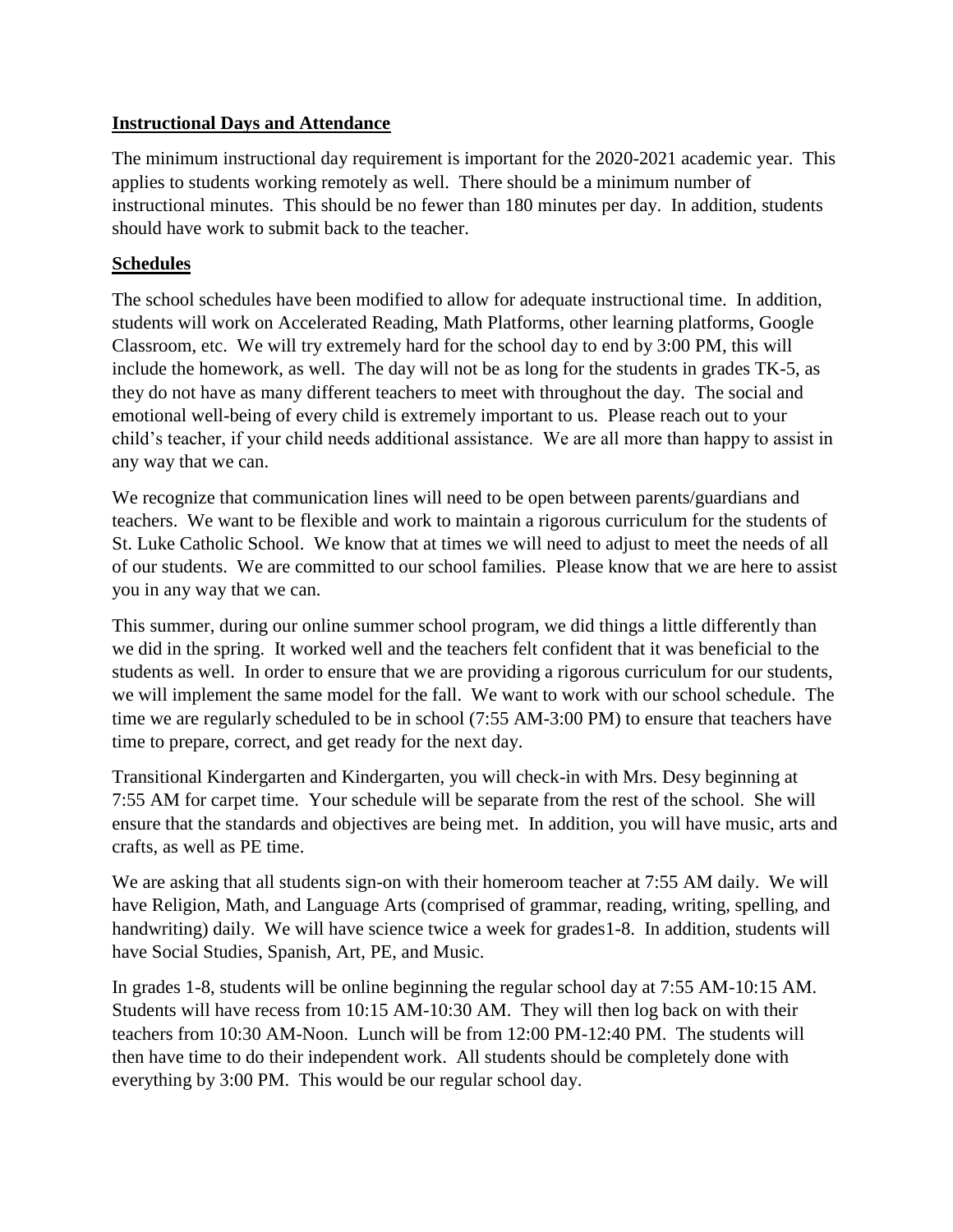# **Once we return to in-person instruction (on campus) Re-Opening Safety Measures**

Once we are permitted to return to in-person instruction, we want to ensure that we do it in the safest way possible. The purpose of this document is to indicate the various safety measures that will be put into place in response to the COVID-19 Pandemic. The measures outlined in this document are intended to keep all students and staff on campus as safe as possible while providing a quality Catholic education. While some of these guidelines may be inconvenient, the guidelines will be implemented with the sole purpose of providing a safe school environment.

The following measures are subject to change and update as needed per the guidance of ADLA and County Public health officials. Should such changes take place, families will be notified by the school administration. As of today, the state and local government, as well as the County Public Health Agencies are recommending schools to all start with a Distance Learning Model.

# **Academic Planning**

The St. Luke Catholic School faculty and staff are committed to providing a quality academic environment for its students. Therefore, the staff will employ a variety of educational strategies to meet the needs of all students, whether or not they are on campus or working remotely.

## **Instructional Days and Attendance**

The minimum instructional day requirement for the 2020-2021 academic year is extremely important to ensure that we are meeting all the standards and objectives for each specific grade level. There should be a minimum number of instructional minutes. This should be no fewer than between 180 minutes per school day. In addition, students should have work to submit back to the teacher to ensure that the objective and standard was met by the student.

## **Schedules**

The school schedule, once we reopen, will be modified to allow for social distancing. The goal is to minimize contact with others to the extent possible in a school setting.

## **Drop off and Pick Up**

Please note the changes to the school schedule for this school year when we return to in-person instruction.

All parents/guardians will need to utilize carline for drop off and pick up. (The exception will be those enrolled and paying for before and after school care.) Everyone in the car should be wearing a mask, unless under 3 years old. The use of carline will enable you to drive-up, a staff member will take the temperature of your son/daughter, and ask a few health screening questions. Anyone with a fever (100.4 or greater) will not be allowed to exit the vehicle. We are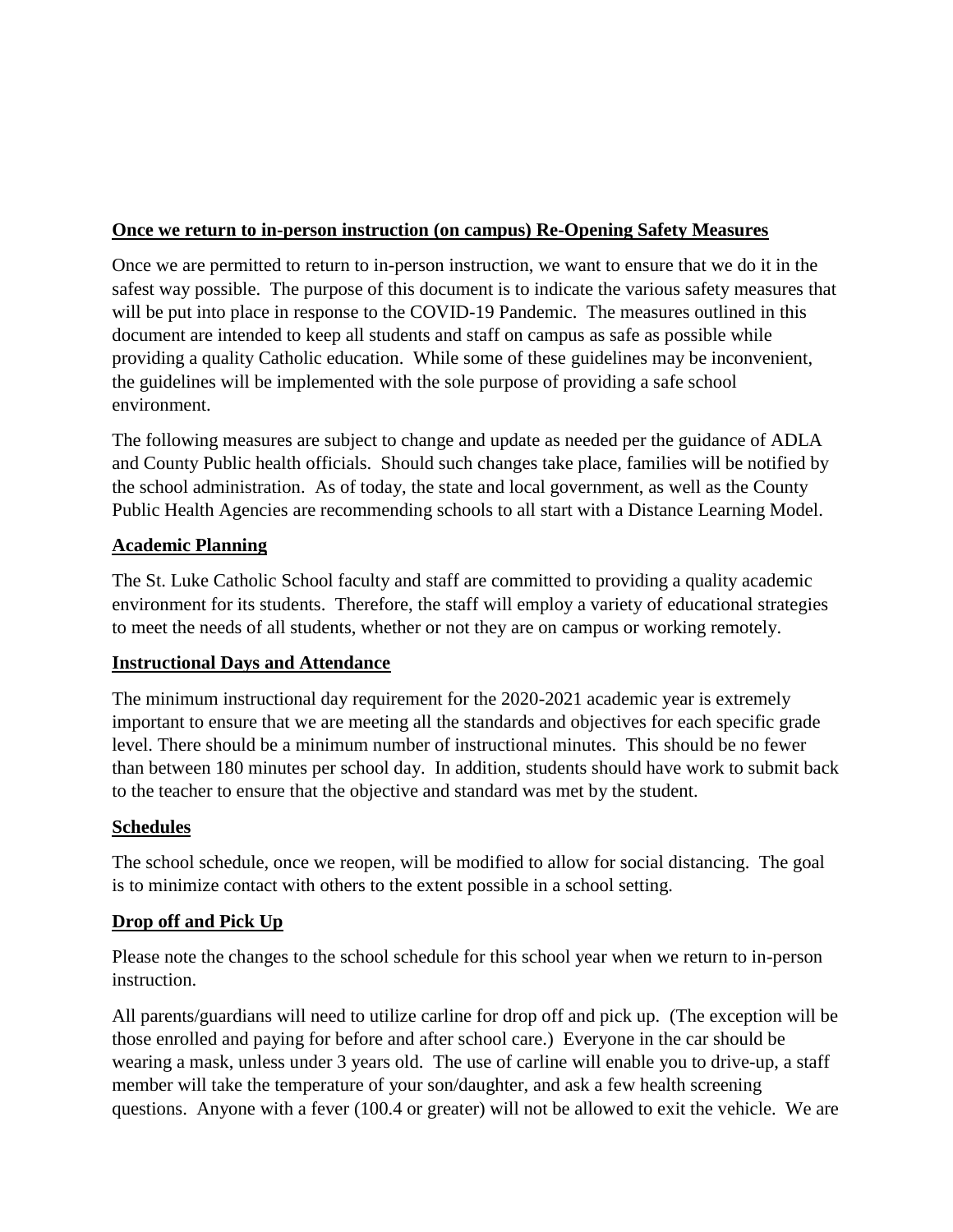asking for the carline procedure to be utilized so that we do not have so many people entering campus. This will help to keep the number of people on campus to a minimum. In addition, we want to ensure the safety of our students and staff. Once the students are dropped off, we ask that they line up in their designated areas, maintaining social distancing at all times. This will not be difficult to accommodate, since we are truly blessed with a large campus.

# **Recess**

The students will be allowed to eat their snacks, while maintaining social distancing. At this time, we have not received guidelines on what playtime will look like. We may have to look into some types of activities that do not require students to be too close together.

# **Lunch**

Grades TK-4 will eat from 12:00 PM-12:20 PM, while maintaining social distancing.

Grades 5-8 will eat from 12:20 PM-12:40 PM, while maintaining social distancing.

The different eating times will enable us to easily social distance and allow for the students to be comfortable while eating and talking. Unsure about playtime/talk time, etc. we will wait to see guidelines from the CDC. The guidelines constantly change so I want to wait to hear when we are given permission by public health officials to open.

# **Physical/Social Distancing**

Physical distancing, along with the use of other safety practices, such as masks/shields, will be employed by the St. Luke Catholic School staff throughout the school day. As part of the social distancing strategies outlined below, the goal of the staff is to keep students in their respective grades as much as possible, so that any possible infection can be contained. Physical gatherings, such as assemblies with the entire school, will not take place; also recess and lunch time will primarily take place with their classes assigned to their respective areas.

# **Physical Distancing in the Classroom**

Student desks and other seating areas will be arranged so that there is social distancing between each student in the classroom, as well as other learning areas of the school (library, computer lab, science lab, etc.). The teacher area will be separated from the students' area as well.

# **Physical Distancing Outside the Classroom**

St. Luke Catholic School will employ various procedures and schedules to ensure that physical distancing is maintained outside the classroom. For instance, the schedules for recess, lunch, etc. have been modified to better accommodate distancing and requirements for use of the facilities and proper hand washing techniques.

# **Use of Other Spaces for Instruction**

The St. Luke Catholic School staff will utilize additional spaces on campus as needed to further maximize physical distancing. These spaces include the parish hall, outdoor lunch area, computer lab, science lab, and the library.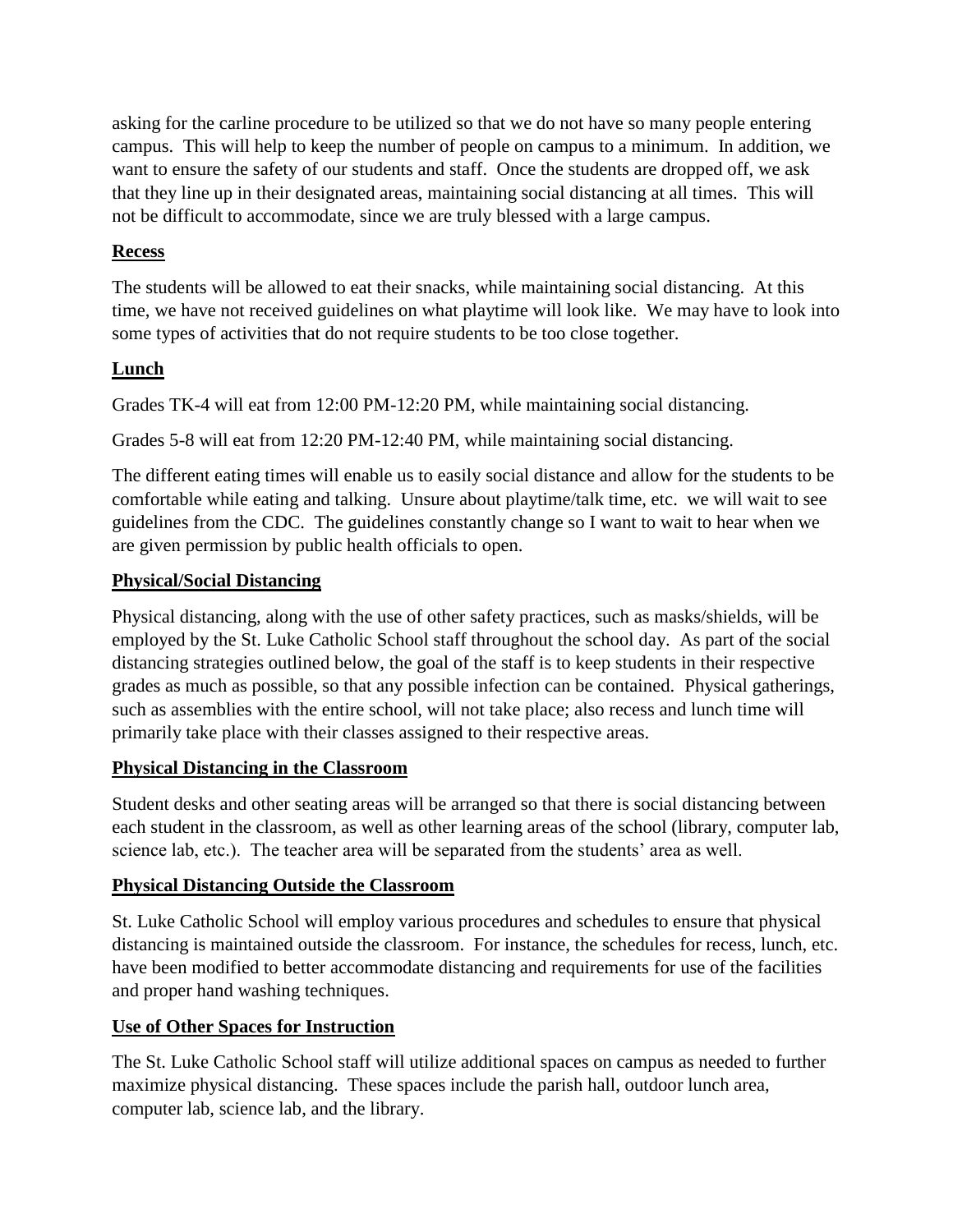# **Wearing Face Coverings (Masks and Shields)**

The use of cloth face coverings and shields will be an important measure in helping to keep students and staff safe while on campus. The St. Luke Catholic School staff will take time to educate students on the appropriateness of face coverings, but the need for reinforcement at home is crucial to our success. As parents/guardians are the primary educators of their children, we want to ensure that we are in this partnership together. Additionally, because of the personal nature of face coverings, each family is responsible for procuring face coverings for their child(ren), and for making sure the face covering is cleaned regularly. Students in grades 3-8 must wear a mask/shield. Students in grades TK-Grade 3 will wear shields. The purpose of the shield in the lower grades is so that the teacher and students may see each other faces, not only making it less scary, but also helping with phonological instruction.

# **Students**

Students at St. Luke Catholic School are asked to use either a cloth face covering or face shields during the school day. The option for face coverings or shields is given because some studentsdue to specific health reasons- may not be able to wear cloth coverings for extended periods of time; the same may be true for students in the early childhood grades. Students will keep their face coverings on to the degree that it makes sense during the day. In other words, face coverings will not be required during times when the students are eating their snacks or their lunches. In those cases, other measures, such as social distancing will be utilized to keep our students safe.

We will post signs in highly visible locations that promote proper hand washing and other protective measures that describe how to stop the spread of germs.

In addition, each child will be asked to bring his/her own water containers for drinking during recess and lunch. We will eliminate the use of the drinking fountains, as this could be a possible way to spread the COVID-19 virus.

# **Visitors**

We will refrain from having people on campus, other than students and staff. This will ensure that we are able to prevent the spread of COVID-19 and to keep all of us on campus safe. The office will be open for normal business for parents/guardians. Please wear a mask when you enter and keep the social distance at all times. We will take temperatures, just to ensure that we are taking every precaution possible for our students and staff.

## **Maintaining a Healthy Environment**

## **Health Screening (At Home)**

Parents/guardians should monitor each day for symptoms at home. Children who are sick must remain home until they are fever/vomit free for a minimum of 24 hours without any medication. (Temperature should be below 100.4 degrees Fahrenheit.) Parents/guardians are asked to err on the side of caution for the safety of all. You can always contact the school, if you have any questions about your child's health status related to school attendance.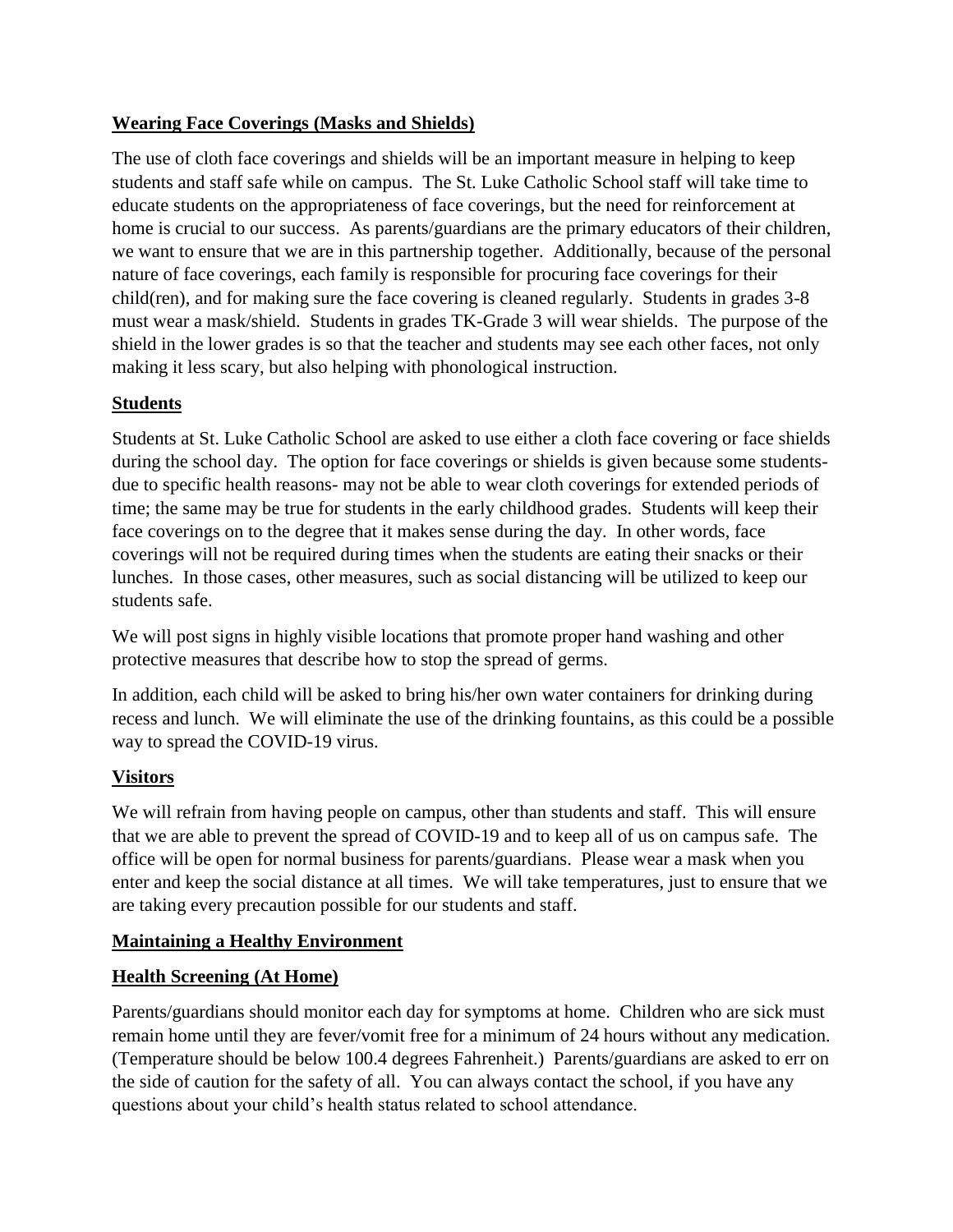# **Health Checks (At School)**

Before entering campus, all students and teachers/staff will be required to engage in symptom screening as they exit their vehicles. All students will respond to a brief health screening protocol. The screening will include questions concerning cough, shortness of breath, fever, and any other abnormal symptoms the student may be experiencing. In addition, they will be asked if anyone in their home has had COVID-19 symptoms or a positive test. All students must use sanitizer as they exit their vehicle.

# **Temperature Checks**

Before entering campus, all students/teachers/staff will have their temperatures checked by staff by a no touch thermometer. If a student has a fever, he/she will not be permitted to step out of their vehicle and must be taken home. The temperature checks and health screenings will take place at carline to ensure that students who may have any symptoms remain in their vehicles and do not infect any other students on campus.

# **When a Student/Teacher/Staff Member Presents Symptoms**

St. Luke Catholic School will have designated people to monitor the students/teachers/staff of the school throughout the day for signs of illness. Students/Staff who develop symptoms of illness while at school will be separated from others right away. The person will be sent home as quickly as possible and the area that the person came in contact with will be cleaned and disinfected after the 24 hour wait time that has been established by the CDC. We will follow established guidelines for triaging students in the office, recognizing not all symptoms are COVID-19 related. Parents/Guardians will be advised that students are not to return until they have met CDC criteria to discontinue home isolation, if identified as positive for COVID-19.

Any student, teacher, or staff who didn't display COVID-19 symptoms in the morning, but begins to display symptoms throughout the day must keep their face mask on and will go home immediately.

## **Handling a Positive Case of COVID-19**

As stated above, anyone who displays COVID-19 symptoms will be sent home immediately and all areas that the person was in or near will be disinfected. If a positive case is verified, St. Luke Catholic School will follow all county public health procedures and notify the archdiocese immediately. St. Luke Catholic School will follow the protocols and guidelines from the archdiocese, including notifying public health officials and quarantining students and staff, as necessary. All affected areas will be thoroughly cleaned and disinfected.

## **Hygiene, Cleaning, and Disinfecting**

**Proper Hygiene**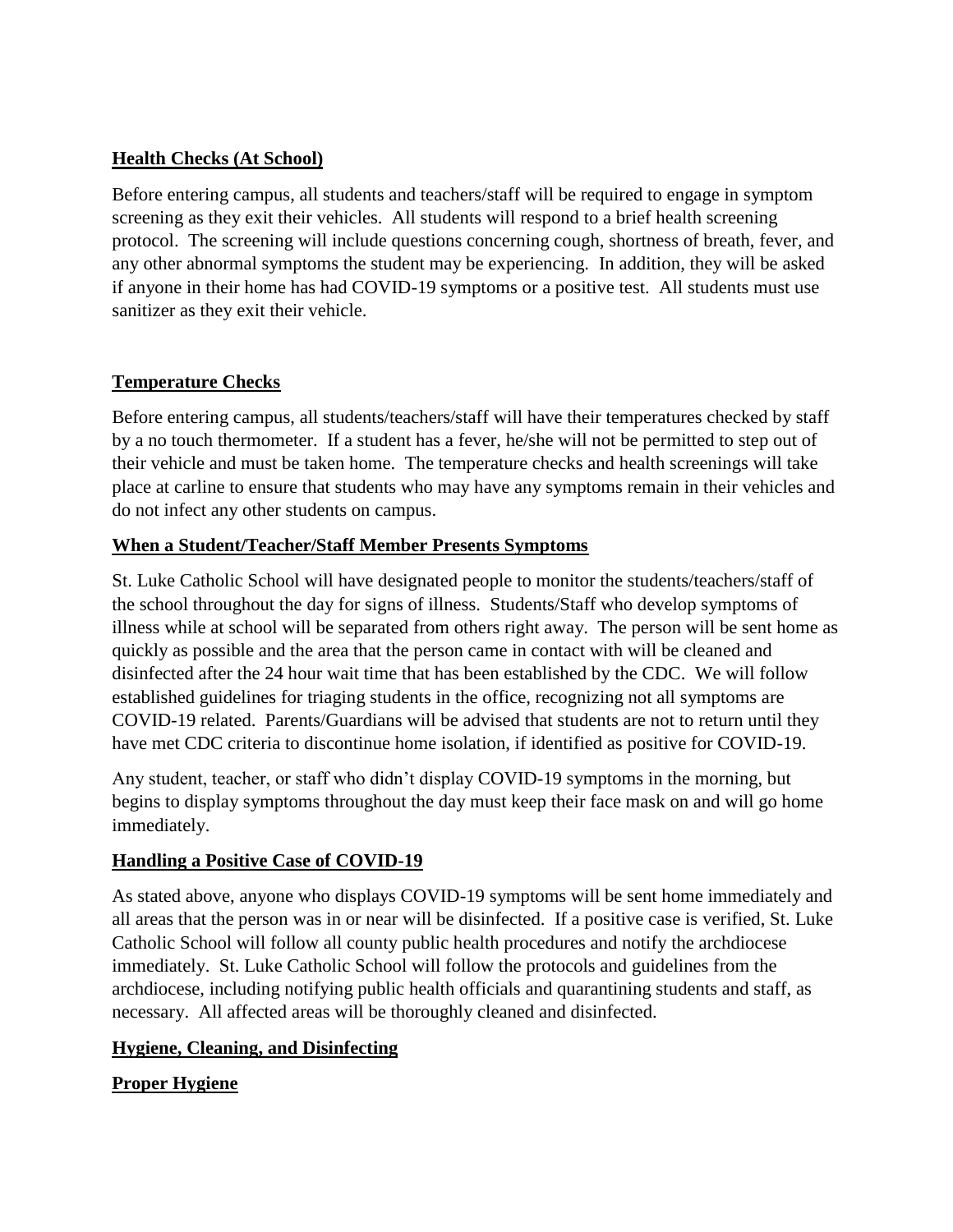Students and staff will be trained and reminded frequently on proper hygiene, cleaning, and physical distancing protocols. Students and staff are responsible for maintaining proper hygiene throughout the day, including the regular washing of hands and wiping down of high use items (by a staff member) and areas at regular intervals throughout the day.

At a minimum, handwashing breaks will take place:

- Before and after eating
- After using the restroom
- After outdoor play
- Before and after any group activity

The restrooms will be cleaned and disinfected at designated times throughout the day.

#### **Cleaning and Disinfecting**

The St. Luke Catholic School campus will be thoroughly cleaned and disinfected to meet public health requirements and keep high use areas clean throughout the day. Hand sanitizers, the washing of hands, tissues, no touch trash cans, and paper towels will be frequently utilized throughout the school day and whenever necessary to ensure the safety of our students/staff.

St. Luke Catholic School utilizes Personal Protective Equipment (PPE) in accordance with the California Department of Public Health (CDPH). These include not only a proper supply of gloves, masks/shields, and cleaning equipment, but also the purchase of no touch thermometers for daily screenings. Each classroom will have sanitizer, tissues, paper towels, and disinfectant readily available for use throughout the day.

## **Extra-Curricular Activities**

As of now they are limiting after school activities. For now, there can be no after school sports program. We will try to make other activities work with social distancing in place when it is safe to do so.

## **Limit Sharing**

## **Supplies and Materials**

Each child's belongings will be kept in either personal storage areas or personal cubbies/desks. Appropriate belongings will be taken home each day to be cleaned.

Teachers/Staff will limit the sharing of high touch materials (art equipment, books) to the extent possible. These items will be cleaned and disinfected between uses. The same goes for the use of electronic devices, clothing, toys, and other games/learning aides. Chromebooks/iPads/computers will all be cleaned between use.

## **Facilities**